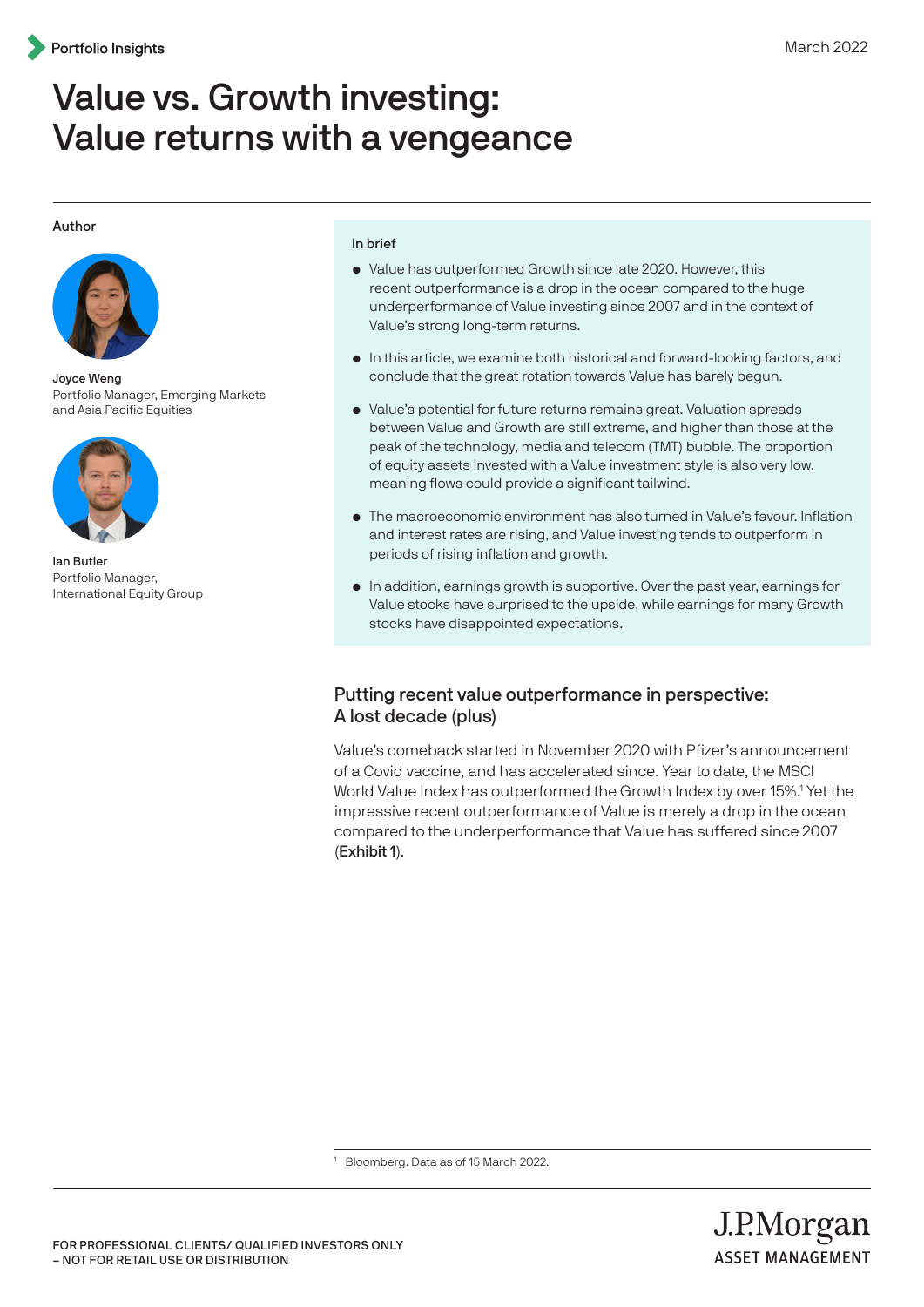## '74 '76 '78 '80 '82 '84 '86 '88 '90 '92 '94 '96 '98 '00 '02 '04 '06 '08 '10 '12 '14 '16 '18 '20 Source: MSCI, Bloomberg. Data as of 28 February 2022.

#### Exhibit 1: Cumulative excess returns of MSCI World Value vs. MSCI World Growth

In fact, the period from mid 2007 to late 2020 was an anomaly in an otherwise long history of Value dominance. In those 13 years, Value underperformed universally across geographies, sectors, metrics and asset classes. This period was the longest drawdown that Value has endured since World War II, culminating in the 2020 pandemic, during which Value had the worst year in recorded history (Exhibit 2).



Source: Kenneth French data library.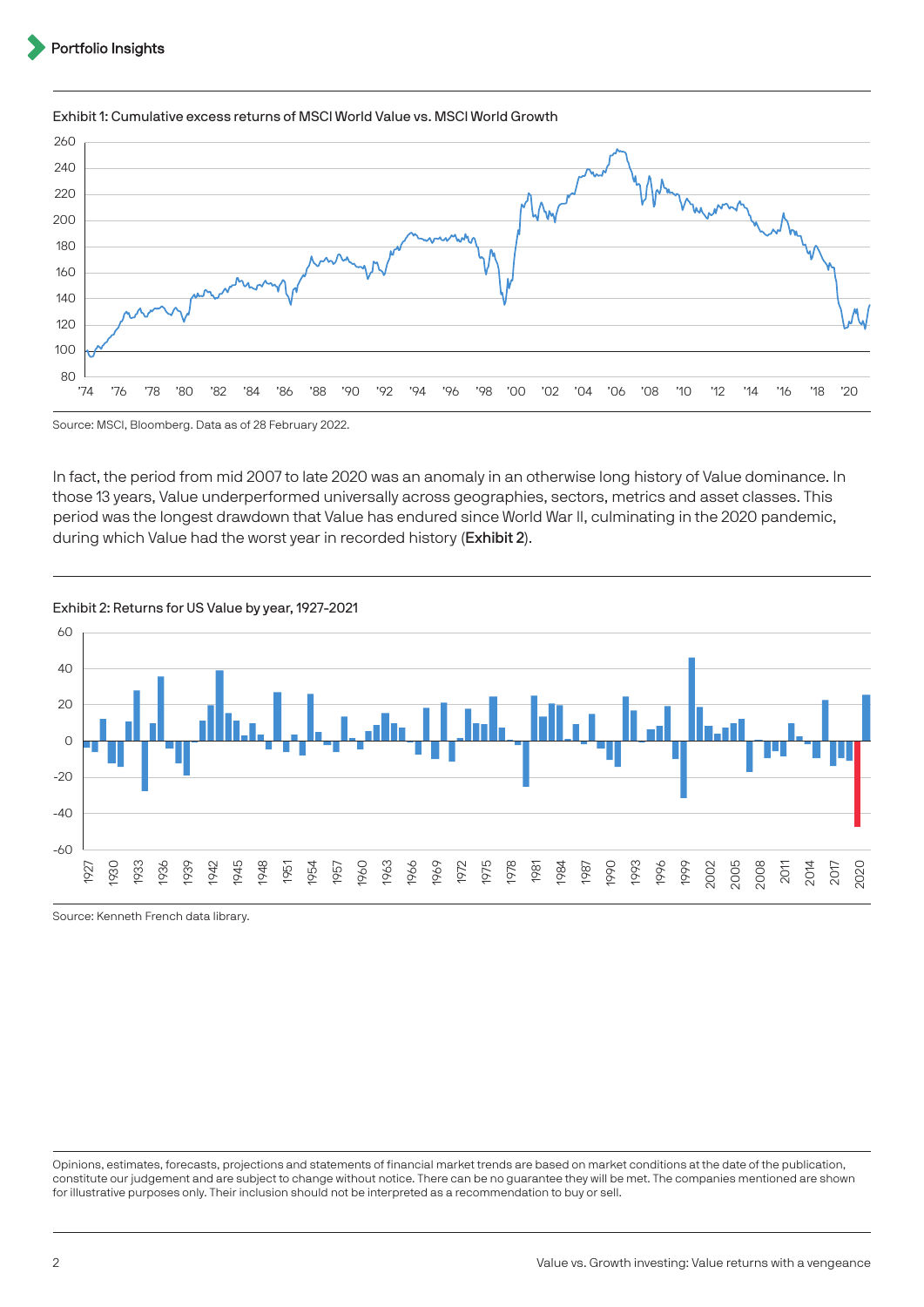There are several reasons for Value's underperformance. The 2008-2009 global financial crisis kicked off an era of secular stagnation, which was very supportive of Growth. In a world in which growth was scarce, investors hid in the few companies that delivered earnings growth, driving these stocks to trade at ever higher premiums.

More importantly, stubbornly mediocre economic growth also kept inflation at record low levels. In response, central banks attempted to restart global growth by keeping interest rates near zero, flooding the markets with money through massive quantitative easing programmes not seen since the 1930s, and effectively turning rates negative. Value does best in high inflation regimes, and so falling inflation expectations had a material influence on performance (Exhibit 3).

Exhibit 3: US Value stock performance over the next 12 months at different levels of inflation, July 1927 to January 2022



Source: Bloomberg and Kenneth French data library. Inflation level determined by US consumer price index (CPI) vs. prior 10-year average.

The worth of an asset – especially those whose cash flows come in the far future – partially depends on the cost of capital. When capital is cheap, investors invest in the future, but if capital is expensive, investors demand their returns today. We have been living in a world where the cost of capital has been negative, and as a rising tide lifts all boats, falling rates lifted all Growth stocks.

Given this favourable backdrop, not only did earnings growth of Growth stocks outpace that of their Value counterparts, but more importantly, their valuations re-rated across the board, significantly and indiscriminately. There was no regard for whether this growth was realistic or illusory, sustainable or speculative—and the resulting rise in valuations masked many issues with some of the hottest growth companies (Exhibit 4).



Exhibit 4: Breakdown of returns for Value vs. Growth by EPS growth and P/E re-rating, 2011-2021

Source: MSCI and Bloomberg. EPS = earnings per share; P/E = price to earnings.

## Peak growth

The outperformance of Growth stocks peaked in 2020, when the pandemic sent global economic growth into a nosedive and central banks went into overdrive. As the world moved online, Growth benefited as innovation and disruption accelerated, and what would have taken years to take hold took mere months. On the other hand, many Value sectors saw their revenues disappear overnight.

The markets made the same mistake as they did during the TMT bubble, by boosting future normalised growth rates. By the end of the year, expectations became divorced from reality, and the valuation of high-growth companies approached those seen in the TMT bubble (Exhibit 5). Valuations of many stocks skyrocketed – Zoom Communications was up six fold at its peak, while Peloton rose nine times, before both stocks subsequently gave up their gains in the following two years.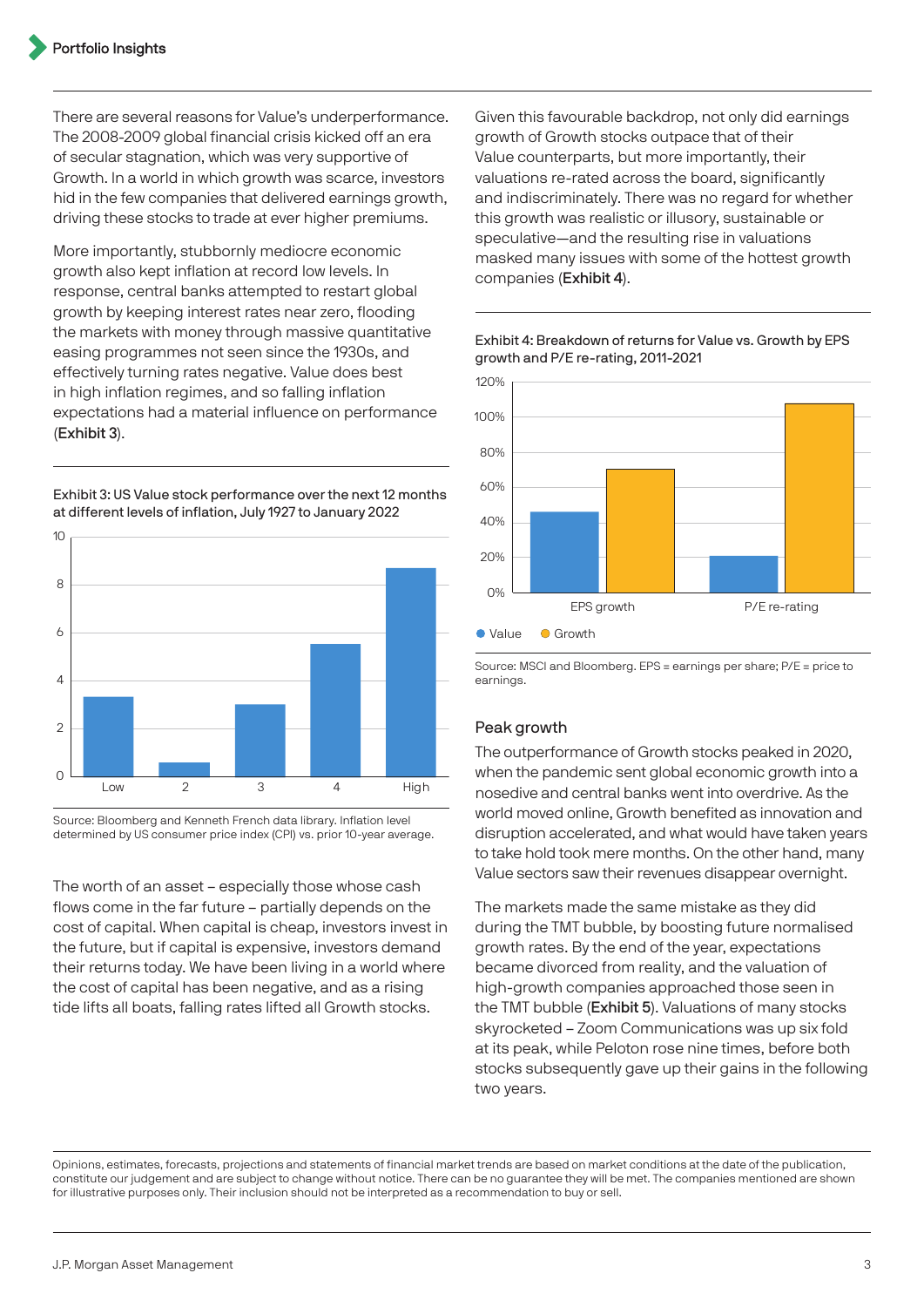

Exhibit 5: Forward P/E ratios for MSCI World Value, MSCI World Growth and MSCI World

Source: FactSet Estimates, MSCI, Bloomberg. Data set 31 January 1997 through 28 February 2022. Based on next 12-month forward P/Es.

A prime example of excessive Growth stock valuations is Tesla, whose market capitalisation overtook that of all other global developed market carmakers combined (Exhibit 6), even though the company accounted for less than 2% of 2021 developed world car sales according to company-released data.

Exhibit 6: Market capitalisation of Tesla vs all other global automakers



Source: Bloomberg. Data as of 13 January 2022.

While Tesla markets itself as an innovative software company, it is only one automaker in a highly competitive, fragmented industry. In fact, Tesla's market share within the electric vehicle (EV) market may have already peaked as other automakers have now waded in, and established players, such as Volkswagen, Hyundai and Ford, are forecast to have significant market shares in the years to come.<sup>2</sup> Yet at current valuations, Tesla is trading like it has a monopoly on the global EV market.

Another example is Meta (Facebook), which has already fallen by a third since its mammoth profit warning in early February. Yet it remains one of the top 10 largest companies in the world by market capitalisation, despite earnings downgrades of 15%-20% for the coming year, no earnings growth forecast over the next two years and arguably having already reached peak users and earnings.

Such high expectations have already been baked in that even if Growth companies were to deliver on their promises, returns may not follow. For example, Amazon and Microsoft are undoubtedly great companies, but if you had bought them at the height of the TMT bubble in December 1999, it would have taken 10 years and 15 years, respectively, to break even. Valuation – no matter how good the company is – matters, even in the long term.

Finally, unprofitable companies also saw record performance in 2020, much of which has unwound over the past year. If the TMT bubble is any guide, these stocks can continue to underperform. The run-up for unprofitable companies in 2017-2020 was roughly equal in magnitude to the (shorter) run in 1998-1999, but the drawdown to date is only around 50% vs. 80% in 2000- 2002. History tells us that only a third of unprofitable companies achieve operational profitability and only a quarter outperform the broader universe within three years.3 Picking the winners with accuracy is a tall order indeed.

All of this indicates that we are in for a reckoning that has only just begun. Value had been out of fashion for so long that many investors have never experienced a Value-led market for any significant period of time and are accustomed to short rallies lasting only six to nine months.

<sup>3</sup> Source: Factset and J.P. Morgan Asset Management. Based on average probabilitiy of outperforming the universe mean return and achieving operational profitability over a specified horizon in months following the portfolio formation. Portfolios consist of stocks which have not achieved operational profitability over the five years preceding the portfolio formation date and are constituents of the Behavioural Finance global all-cap investible universe. 31/12/1995 – 30/06/2021.

<sup>2</sup> Redburn estimates, January 2022.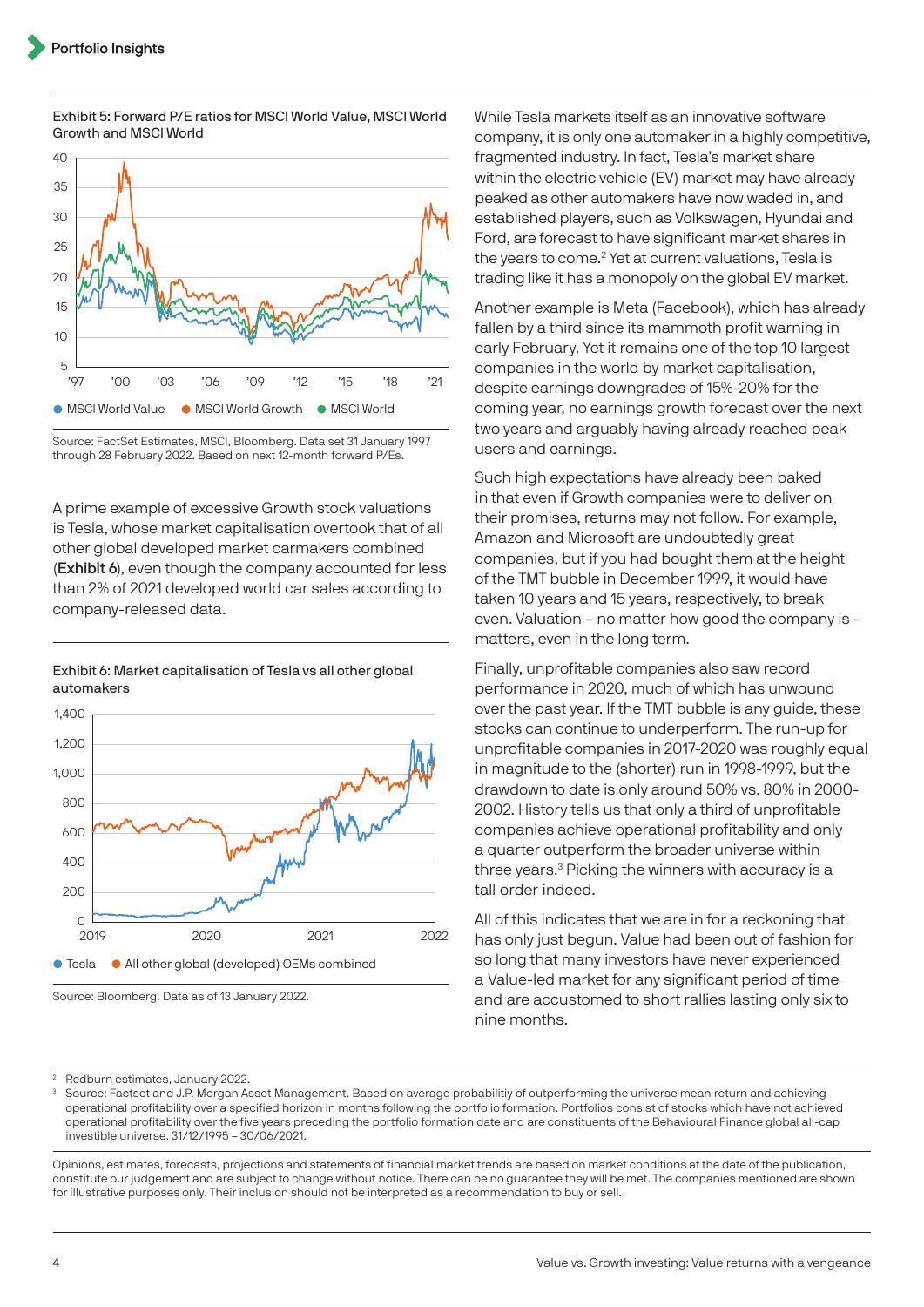However, investment styles typically perform in multiyear regimes and there are a handful of examples of Value enjoying prolonged outperformance. The most famous of these was the aftermath of the TMT bubble, which saw around 90% outperformance for Value over a sustained seven-year period.4 Many parallels can be drawn between today and the late 1990s:

- Investors are paying for growth at any price, including a large cohort of unprofitable stocks trading at extreme valuations
- Growth stocks are disappointing very optimistic expectations
- There is extreme positioning towards Growth and against Value
- There is heavy retail market involvement (with a typically bad client experience)
- The IPO market is the hottest it's been in two decades (until recently)
- Private equity is taking advantage of full Growth valuations to bring more deals to the market
- There is a lack of breadth in leadership

#### It's not over: the potential for value is still great

Despite recent performance, valuation spreads between Value and Growth stocks remain very wide. Earnings for Value stocks kept pace with (or exceeded) increases in their share prices last year; at the same time, investors were quick to take profits. Spreads are still more extreme than at the height of the TMT bubble – quite remarkable when Value has outperformed Growth by more than 20% since the Pfizer vaccine announcement on 9 November 2020 (Exhibit 7).

#### Where have all the Value managers gone?

Value investing remains a lonely place. Around the world, the proportion of equity assets invested with Value managers has fallen to 5%-10% (Exhibit 8). Returning to the level of 2006-2007 would require a roughly three-fold increase in the current proportion of equity assets held in Value funds.

In terms of assets under management (AUM), at the end of February 2022 the Morningstar Global Large-Cap Blend and Growth peer groups were nine times and five times the size of the Value peer group, respectively. There has also been significant style drift towards Growth from funds within the Blend category over the last 14 years. Flows may well be another tailwind for Value.

Wide valuation spreads and low positioning indicates the potential for Value to outperform is significant. However, potential alone is not enough – we need a catalyst, which finally came just over a year ago.



Exhibit 7: Relative valuation of MSCI World Value vs. MSCI World Growth

Source: J.P. Morgan Asset Management based on data from MSCI between 31 December 1974 and 28 February 2022. The relative valuation is based on the price to book (P/B), P/E and the dividend yield of the Value relative to the Growth index normalized for comparison.

#### <sup>4</sup> Source: Bloomberg.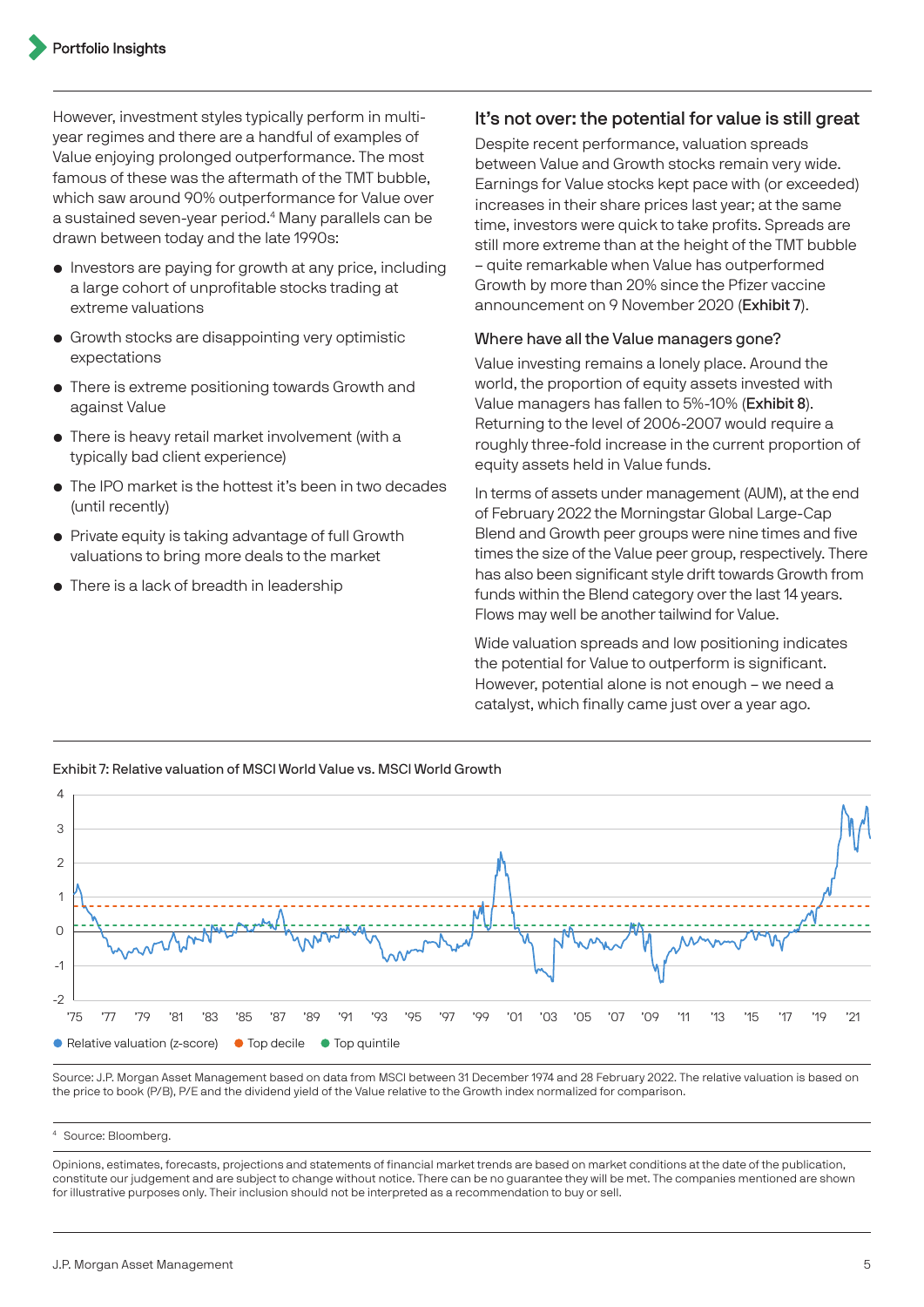



Source: Morningstar. Data as of 31 December 2021.

## The catalysts: Where does value go from here?

The Pfizer vaccine in late 2020 was the first catalyst for the latest Value comeback and set the stage for the global recovery. Crucially, there are now a number of further fundamental catalysts to provide support for the continued rotation into Value.

#### Rising growth, rising inflation and rising rates

While Growth companies benefit from lower costs of capital and subdued inflation, Value tends to perform well in inflationary environments. Accommodative monetary policy over the past 15 years has combined with rising economic growth and demand, supply chain bottlenecks and the conflict in Ukraine to drive inflation to the highest level in decades. While inflation is expected to ease as supply chains normalise and demand shifts from goods towards services, wage inflation remains stubborn and higher inflation has become built into expectations. The days of rockbottom inflation are gone.

Mounting inflationary pressures are prompting tighter monetary policy across the world (Exhibit 9). The market is now pricing in eight hikes from the Federal Reserve this year, five from the Bank of England, higher rates from the European Central Bank as early as the second half of 2022, and quantitative tightening set to start mid-2022. The rising interest rate backdrop is especially painful for Growth stocks, which are highly dependent on cheap and easy capital, but it should be expected to provide a significant tailwind for Value (Exhibit 10).

Exhibit 9: Number of rate hikes in the past six months for 34 global developed and emerging economies



Source: Bloomberg. Data as of 25 March 2022.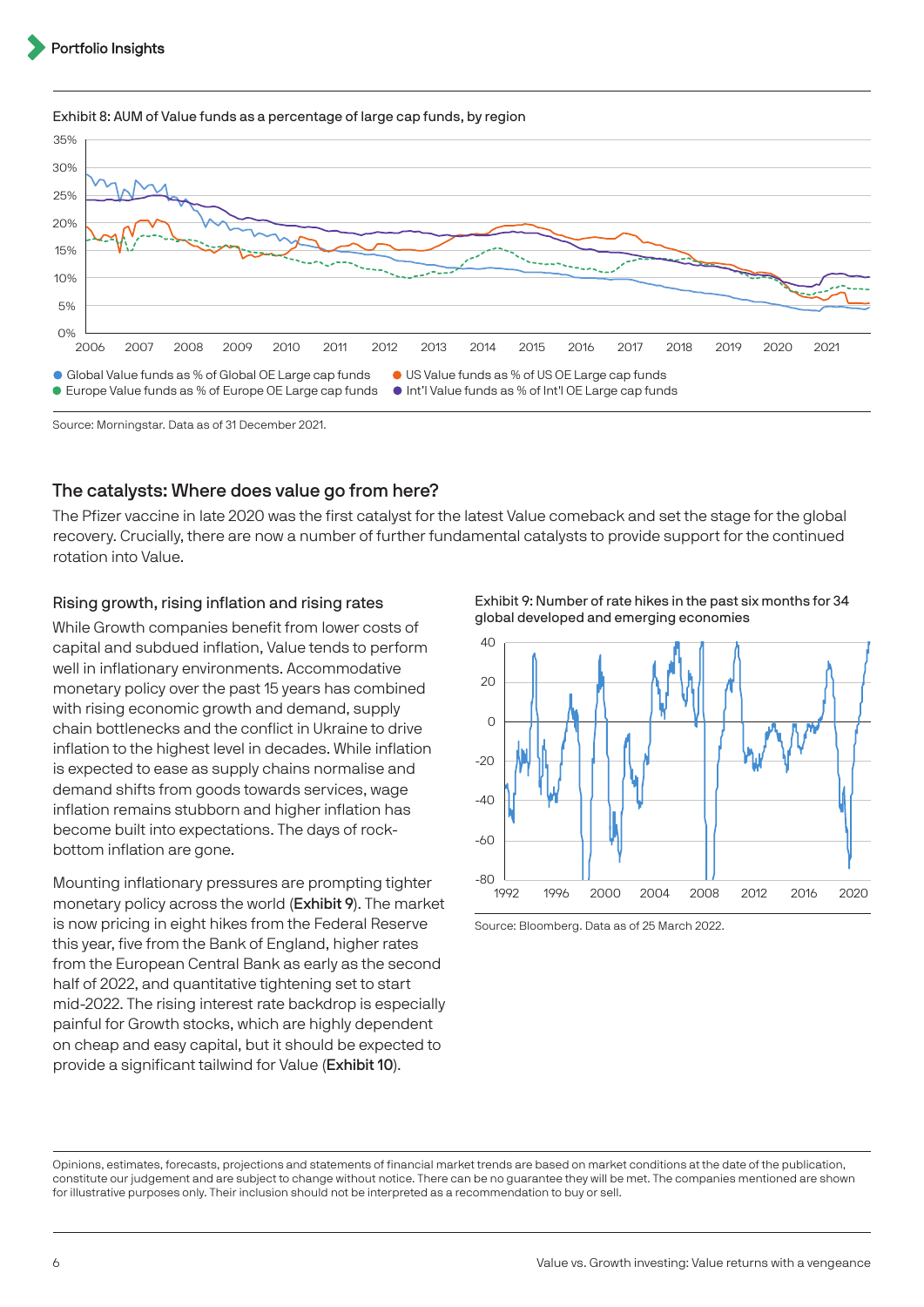#### Exhibit 10: Sector, style and regional performance vs. MSCI ACWI when yields are rising or falling

10y correlation of sector rel. performance with US 10y Treasury yield



Source: MSCI, Refinitiv Datastream, J.P. Morgan Asset Management. Correlation of sectors, regions and styles is calculated between the sixmonth change in US 10-year Treasury yields and the six-month relative performance of each sector, region or style to MSCI All-Country World Index. All indices used are MSCI. Value and Growth as well as size indices used are for the MSCI All-Country World universe. Guide to the Markets - UK & Europe. Data as of 31 December 2021.

#### Earnings backdrop: Who's really delivering?

Value stocks tend to perform well in periods of broad earnings growth. Over the past year, Value stocks have seen their earnings surprise on the upside and grow, while the opposite has been true for Growth stocks – especially Covid beneficiaries that have already cannibalised future earnings growth. In recent months, traditional Value sectors such as basic resources, autos and financials have seen far superior earnings momentum than Growth sectors such as media and software (Exhibit 11).

This marks a sharp reversal for Growth stocks. Expectations are now unrealistically high and many of the most favoured stocks are pre-profit. Additionally, Growth stocks that were previously considered unassailable now show that they too are subject to the same forces as the rest of the world: saturated markets and intense competition, supply constraints, and demanding customers. The recent travails of the former star industry, e-commerce, is a case in point.

Growth stocks are rewarded with high valuations for their great promises, but if they disappoint, investors are ruthless. Value traps deliver mediocre returns, but Growth stocks, without the buffer of low expectations, have much further to fall. Research by GMO shows that over time, Value traps underperformed their benchmark by 9.5% annualised, but when Growth fell short, these so-called "Growth traps" underperformed by 13%.<sup>5</sup>



Exhibit 11: Change (%) in forward one-year earnings over the past three months

Source: Bloomberg. Data as of 28 February 2022.

<sup>5</sup> GMO Asset Allocation Insights, "Value traps vs. Growth traps," 2021.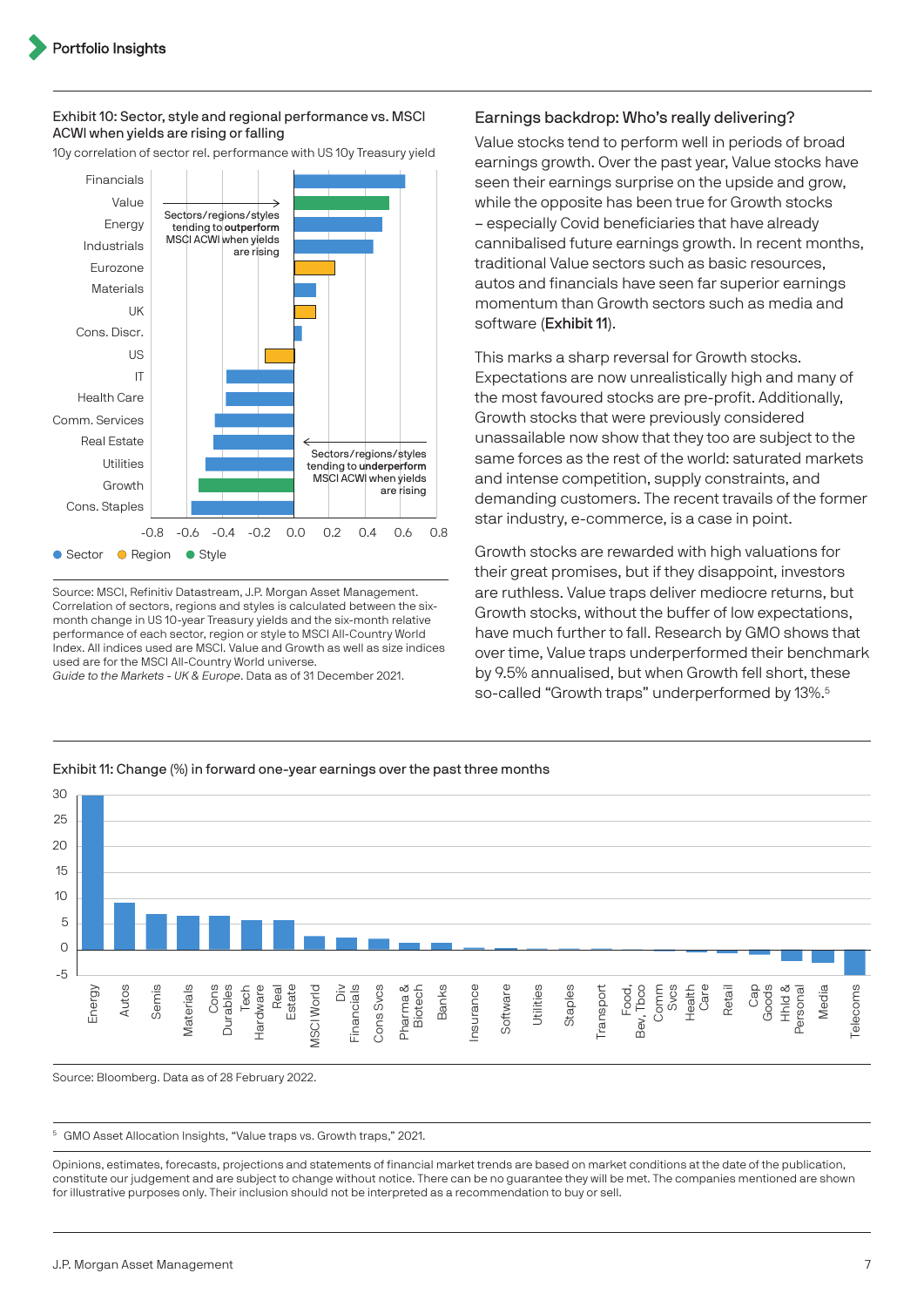Due to superior growth rates and more positive earnings surprises, the Value segments of the market maintain compelling valuations, even after strong performance over the past 18 months. For example, commodities and financials stocks delivered outsized returns in 2021, yet none of the price moves kept up with their earnings upgrades and all ended up cheaper on a P/E basis by the end of the year. Energy, which produced whopping triple-digit earnings growth, actually de-rated by over 40% (Exhibit 12).

Glencore illustrates the point. The stock is up four-fold in the last two years and may appear to be a missed opportunity, yet it still offers roughly a 20% free cash flow yield today.<sup>6</sup> An investor who bought the stock in March 2020 would have received almost the entire investment back in free cash flows in one year alone.

While the superior earnings momentum of Value sectors has been evident for over a year now, near-term trends remain supportive. Many Value stocks continue to beat expectations and receive further earnings upgrades. We believe this operational momentum will further boost the Value story.

## Three myths of value investing

When considering the opportunity in Value, it's important for investors to be able to dispel some myths regarding Value investing that have become popular in the past decade.

## Myth #1: Value is risky

There is a common belief that Value and cyclical risk are the same, and that Growth is equivalent to Quality.<sup>7</sup> This belief is, however, simply not true, both for price (valuation) risk and earnings risk, and especially for companies with no profitability or track record. The argument that future earnings growth renders the current macro environment irrelevant holds only if earnings growth materialises in the first place, which is a tenuous assumption at best.

Moreover, growth in the overall market also does not guarantee that the companies themselves will be profitable, as e-commerce has recently demonstrated. And finally, earnings are unlikely to grow as quickly in the post-Covid era when future growth has already been brought forward, and multiples will not hold up in an unfavourable macro environment. In contrast, Value is currently defensive. We believe that the risk lies with Growth and the reward lies with Value (Exhibit 13).

#### Exhibit 12: Change in earnings and valuations in 2021 of select sectors with a Value orientation

| <b>Sector</b>          | Price<br>performance | Change in EPS | <b>Starting P/E</b> | Ending P/E | Change in<br>valuation |
|------------------------|----------------------|---------------|---------------------|------------|------------------------|
| Energy                 | $+37%$               | +133%         | 20.7x               | 12.1x      | $-42%$                 |
| Diversified Financials | $+31%$               | $+41%$        | 16.7x               | 15.6x      | $-7%$                  |
| <b>Banks</b>           | $+30%$               | $+48%$        | 12.0x               | 10.4x      | $-14%$                 |
| <b>Materials</b>       | $+16%$               | $+55%$        | 17.3x               | 12.5x      | $-27%$                 |

Source: Morgan Stanley. Data is for calendar year 2021.

6 Based on Bloomberg consensus expectations for free cash flow growth. Data as of 7 March 2022.

 $7$  In most people's minds, Quality translates to more stable future earnings, capital discipline and strong governance.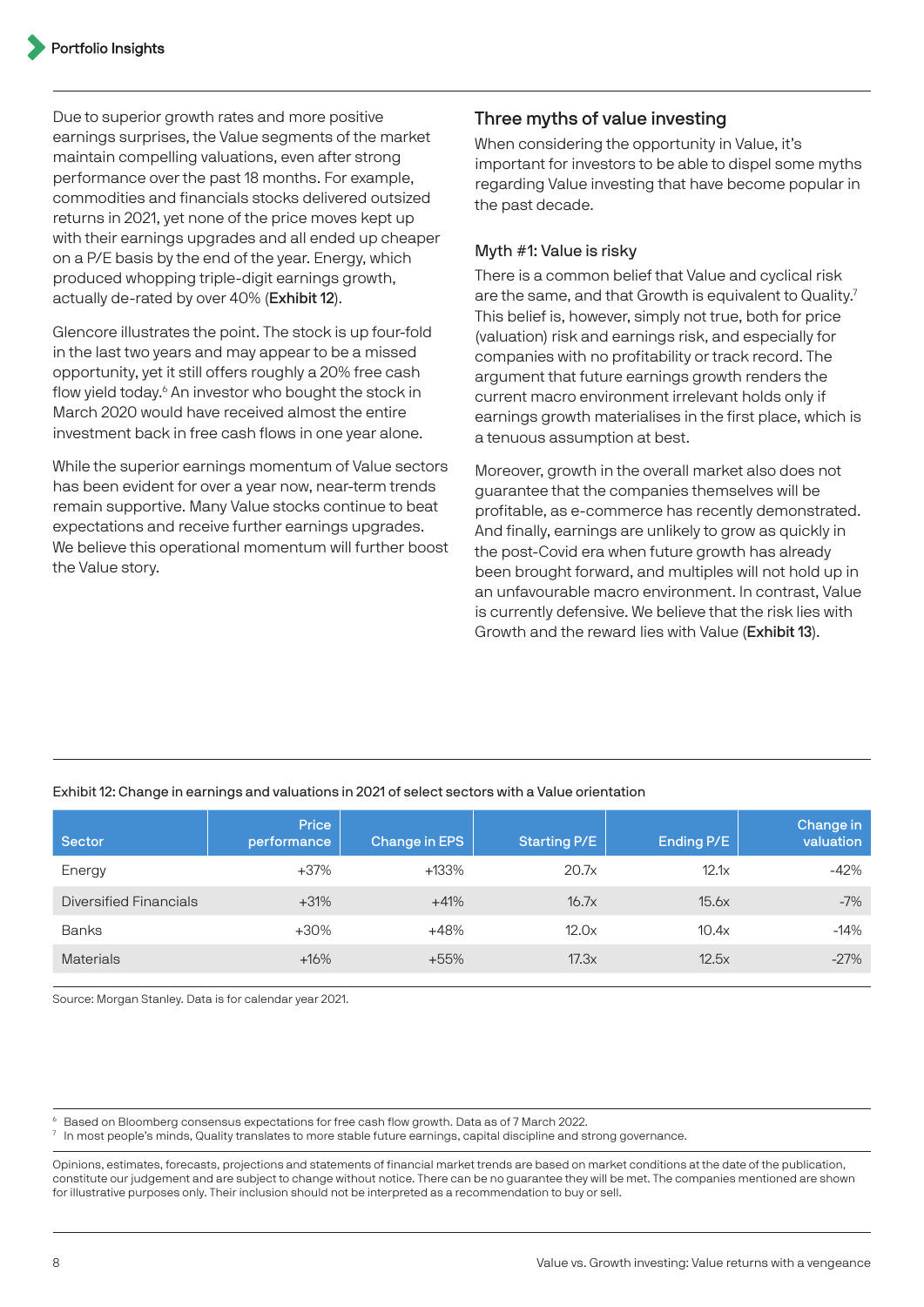Exhibit 13: Correlation of MSCI World Value and MSCI World Growth excess returns vs. MSCI World minimum volatility index excess returns



Source: Bloomberg, MSCI. Data as of 15 March 2022. Returns are excess of the MSCI World standard index.

#### Myth #2: Value stocks don't grow earnings

A common perception that has gained traction of late is that Growth stocks have higher and more consistent earnings growth, and therefore deserve their valuations. However, history has shown otherwise.

Over the long term, Value companies have posted earnings growth that has kept pace with, and has often exceeded, that of Growth companies. Lakonishok, Shleifer and Vishny find that Value stocks are not fundamentally riskier than faster growing "glamour" stocks, and that the differences in the growth rates between glamour and Value companies do not persist.<sup>8</sup>

Growth rates of Value companies tend to improve as companies divest underperforming units, restructure operations, bring in new management and emulate competitors. It is important to stick to Value to benefit from the strategy's long-term performance potential, especially when it feels emotionally most uncomfortable.

#### Myth #3: Value only delivers during brief junk rallies and cannot outperform Growth sustainably

This view is a reflection of recency bias. Value investing has been advocated by investors as far back as Benjamin Graham and David Dodd in the 1930s.<sup>9</sup> Fama and French show that there have been many prolonged periods of Value outperformance over the past century and Value has outperformed Growth cumulatively over this time, despite strong headwinds for over a decade (Exhibit 14).

In addition, long-term Russell 1000 data shows that prolonged periods of Growth dominance are usually followed by long periods of Value outperformance.10 Furthermore, many Value investors are able to beat the performance of a standard Value index with superior stock picking and risk management.



Exhibit 14: Cumulative returns to Value over time

Source: Fama and French. Data is from the Kenneth French data library, July 1927 – January 2022.

8 J. Lakonishok, A. Shleifer and R. W. Vishny, "Contrarian investment, extrapolation, and risk," Journal of Finance 49 (1994), 1541-1578.

B. Graham and D. Dodd, Security Analysis (1934).

<sup>10</sup> Source: Bloomberg, based on returns to the Russell 1000 Growth Index vs. Russell 1000 Value Index, December 1978 - February 2022.